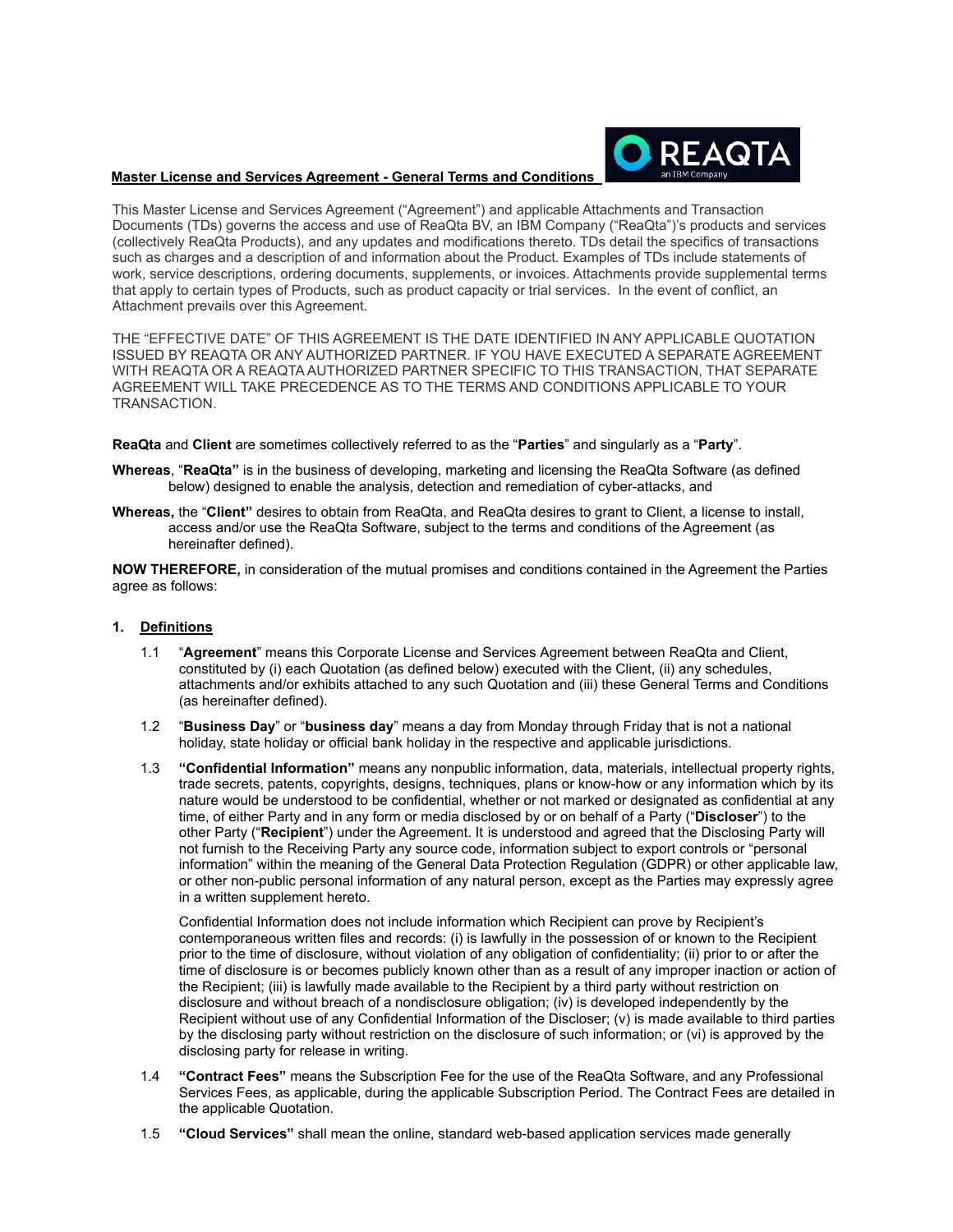available by ReaQta on a subscription basis and identified on the applicable Order or Quote.

- 1.6 "**Documentation"** means any and all documentation and material pertaining to the ReaQta Software, in any form, provided by ReaQta to Client pursuant to the Agreement, including via any of ReaQta's then-current online platforms, for use in conjunction with the ReaQta Software, but does not include any material maintained by ReaQta as marketing material however distributed.
- 1.7 "**Endpoint**" means a computing device that is supported by a ReaQta Agent, including but not limited to a desktop, server, laptop, workstations and virtual machines.Fant
- 1.8 "**Export Controls and Economic Sanctions Laws**" means all laws and regulations applicable to its business and Content; and ii) import, export and economic sanction laws and regulations, including defense trade control regime of any jurisdiction, including the International Traffic in Arms Regulations and those of the United States that prohibit or restrict the export, re-export, or transfer of products, technology, services or data, directly or indirectly, to or for certain countries, end uses or end users.
- 1.9 "**Client's Sites**" means those physical locations at which Client's and its employees', independent contractors', agents', or other representatives', computing devices, including but not limited to desktop, portable, mobile, "internet of things" and other connected devices, as applicable to the ReaQta Software, are permitted under the Agreement to be used, consistent with the quantity of Endpoints permitted.
- 1.10 "**ReaQta Package"** means the ReaQta Software, any Documentation and/or any Confidential Information of ReaQta and of providers of any third party software included in the ReaQta Software.
- 1.11 **"Internal Use"** means access or use solely for Client and its Affiliates for its own internal security purposes.
- 1.12 **"Partner"** means an individual or an entity legally authorized by ReaQta to sell Subscriptions to the ReaQta Software or Professional Services directly or indirectly to end-user Clients.
- 1.13 "**Privacy Policy**" means ReaQta's Privacy Policy, as amended or supplemented from time to time, presently located at: https://www.reaqta.com/privacy-policy
- 1.14 "**Professional Services**" means those professional services that may be provided by ReaQta, or on its behalf, as pursuant to the Quote, or if applicable, a separate "**Statement of Work"** (SOW) executed by both parties, but does not include Cloud or separate service level agreement (each, a **"Service Level Agreement"**) entered into by the Parties accompanying a Quotation, which will expressly reference such Quotation, the initial Quotation, each other Quotation as applicable to the services to be rendered, and the Agreement, and be subject to the terms and conditions of each thereof. Services constituting Professional Services are external to services provided as part of the ReaQta Software.
- 1.15 "**Professional Services Fees**" has the meaning set forth in Section 6.2.
- 1.16 "**Prohibited Person**" means any individual or entity that is (i) on the Consolidated list of persons, groups and entities subject to EU financial sanctions, or (ii) the targets of any Export Controls and Economic Sanctions Laws.
- 1.17 "**Quotation"** means one or more written quotation documents provided by ReaQta or an authorized Partner, as applicable to Client, in each case as executed by ReaQta or such authorized Partner, as applicable, and Client, specifying certain terms and conditions relating to Client's use of the ReaQta Software, as described in greater detail in Section 5 hereof. The Client's rights as a Client of the ReaQta Software will be initiated by an initial Quotation executed by the ReaQta or (subject to execution of these General Terms and Conditions by the Client with the ReaQta) such Partner, as applicable, and the Client.
- 1.18 "**Renewal**" or "**renewal**" in reference to a Subscription Period means any one or more Subscription Periods that begin subsequent to the initial Subscription Period, on the terms and subject to the conditions, specified in the Quotation or any amendment thereto, and "**renew**" as a verb has the meaning commensurate therewith.
- 1.19 "**ReaQta Agent**" means a component provided by ReaQta subject to the Agreement that collects data about the events and operations occurring on each Endpoint, in the aggregate not exceeding the number of Endpoints specified in the Quotation.
- 1.20 "**ReaQta Software"** means the edition and version of ReaQta's commercially available software specified in the applicable Quotation (or if a version is not specified, the current version of such software on the Effective Date of the General Terms and Conditions included in the Agreement) and includes new versions that may be provided to Client by ReaQta pursuant to the Agreement. This includes certain software associated with that edition and installed on the Endpoint or any on-premise software and/or cloud service hosted by or on behalf of ReaQta. The portions of the ReaQta Software that are delivered hereunder are licensed in object code form only, and are not sold.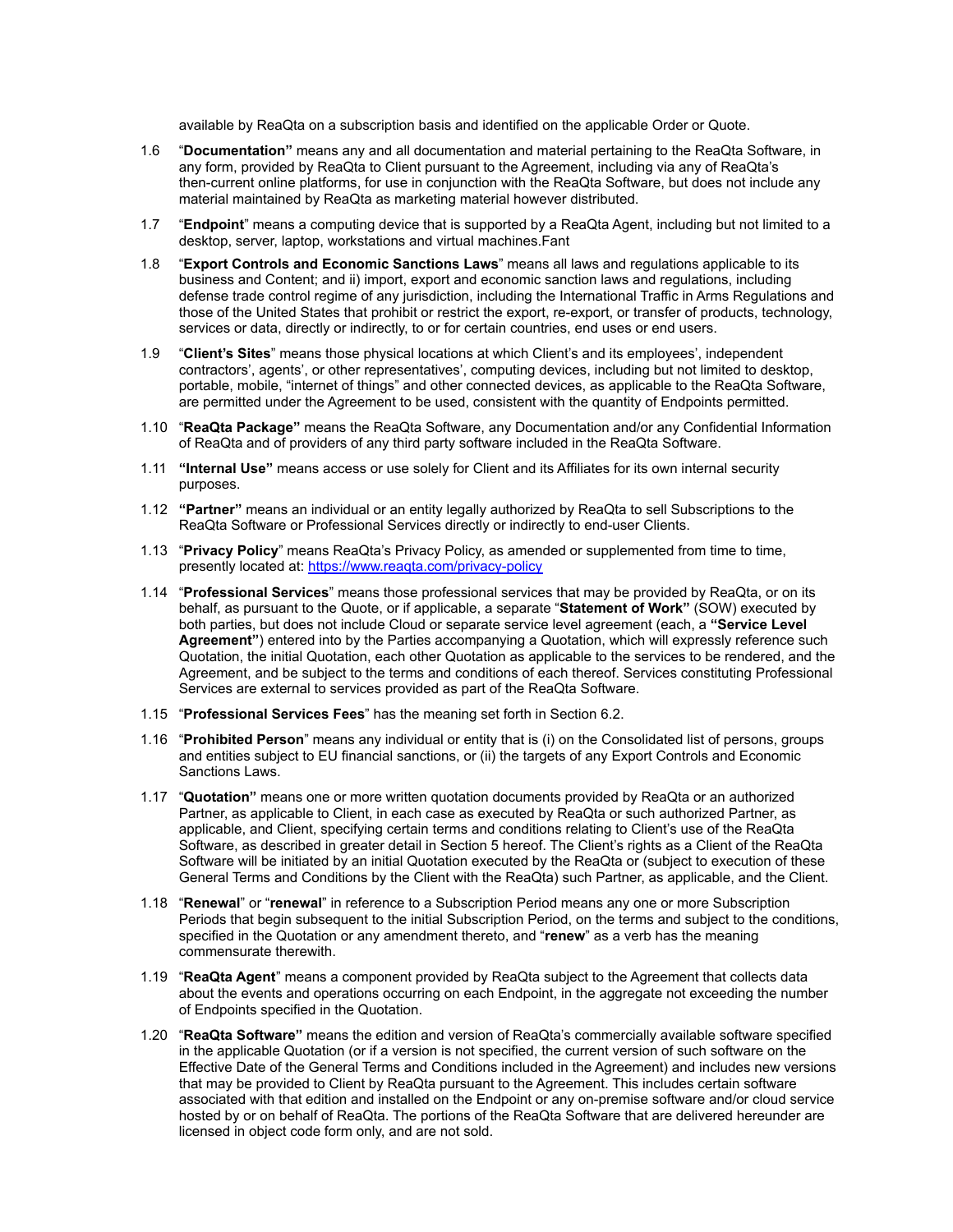- 1.21 **"Service Level Agreement" (SLA)** has the meaning set forth in the definition of Professional Services, including but not limited to security services provided by ReaQta, such as active monitoring, incident response, advanced analysis, threat hunting and remediation.
- 1.22 **"Specifications"** means the functional ReaQta Software specifications and technical requirements specified in the Documentation.
- 1.23 "**Statement of Work**" **(SOW)** has the meaning set forth in the definition of Professional Services, including but not limited to ReaQta Software deployment, ReaQta AI training, etc.
- 1.24 "**Start Date**" means the date specified in the applicable and executed Quotation for the commencement of a Subscription purchased by Client with respect to a ReaQta Software or Professional Service.
- 1.25 "**Subscription**" means the license to use the ReaQta Software during each Subscription Period, granted by ReaQta to Client on the Start Date pursuant to Section 2.
- 1.26 "**Subscription Fee**" means the fee payable in accordance with Section 5 in consideration of the grant of the Subscription pursuant to Section 2 to use the ReaQta Software during each Subscription Period. The Subscription Fee is specified in the applicable and executed Quotation.
- 1.27 "**Subscription Period**" means each period of time commencing on the date or dates specified in each applicable and executed Quotation as the Start Date in respect of which the Client has ordered and will pay Subscription Fees in respect of its use of the ReaQta Software and its receipt of Support and Maintenance. A Renewal Subscription Period is also a Subscription Period hereunder.
- 1.28 "**Support and Maintenance"** means the support and maintenance services to be provided by ReaQta to Client with respect to the ReaQta Software during the relevant Subscription Period, which will be performed in accordance with the terms specified in **Attachment A**.
- 1.29 **"User"** means Client's (or, as applicable, Client's wholly-owned subsidiaries') employees, independent contractors, agents, or other representatives whose Endpoints are authorized for ReaQta Agent data collection pursuant to the terms of the Agreement.

#### **2. Subscription and License; Professional Services**

Subject to the terms and conditions of the Agreement, including, without limitation, the payment of the applicable Contract Fees:

- (a) In consideration of payment of the applicable Subscription Fee for a Subscription Period, ReaQta grants to Client and Client hereby accepts, a personal, non-exclusive, non-transferable (except as authorized herein) and non-sublicensable right, effective during each Subscription Period, to:
	- (i) install such number of Endpoints as are specified in the Quotation at Client's Sites,
	- (ii) grant the right to access and use the ReaQta Software to Users in accordance with this Agreement, and
	- (iii) use the ReaQta Software solely for Client's internal cyber-security purposes in accordance with the Agreement and the Documentation.

Client is hereby authorized to install ReaQta Agents) on devices, and permit the use of the ReaQta Software by its wholly-owned subsidiaries at physical locations, that would qualify hereunder for such installation and use if such ReaQta Agents were installed at Client Sites; provided that all limitations and waivers of liability and disclaimers of warrant hereunder shall apply to such deployment and use.

The Subscription granted hereunder for each Subscription Period shall be fully effective at the commencement, and for the duration, of each Subscription Period, provided such Subscription shall terminate upon termination or expiration of the Agreement pursuant to Section 11. The Professional Services granted hereunder shall be fully effective upon the SOW and/or SLA commencement date, and shall terminate upon termination or expiration of the Agreement pursuant to Section 11.

- (b) ReaQta agrees to provide, on the terms and conditions set forth herein, Support and Maintenance with respect to the ReaQta Software as laid out in Section 6.
- (c) ReaQta agrees to provide, on the terms and conditions set forth herein, such Professional Services as Client may acquire as specified in one or more executed Quotations and/or the related SOW,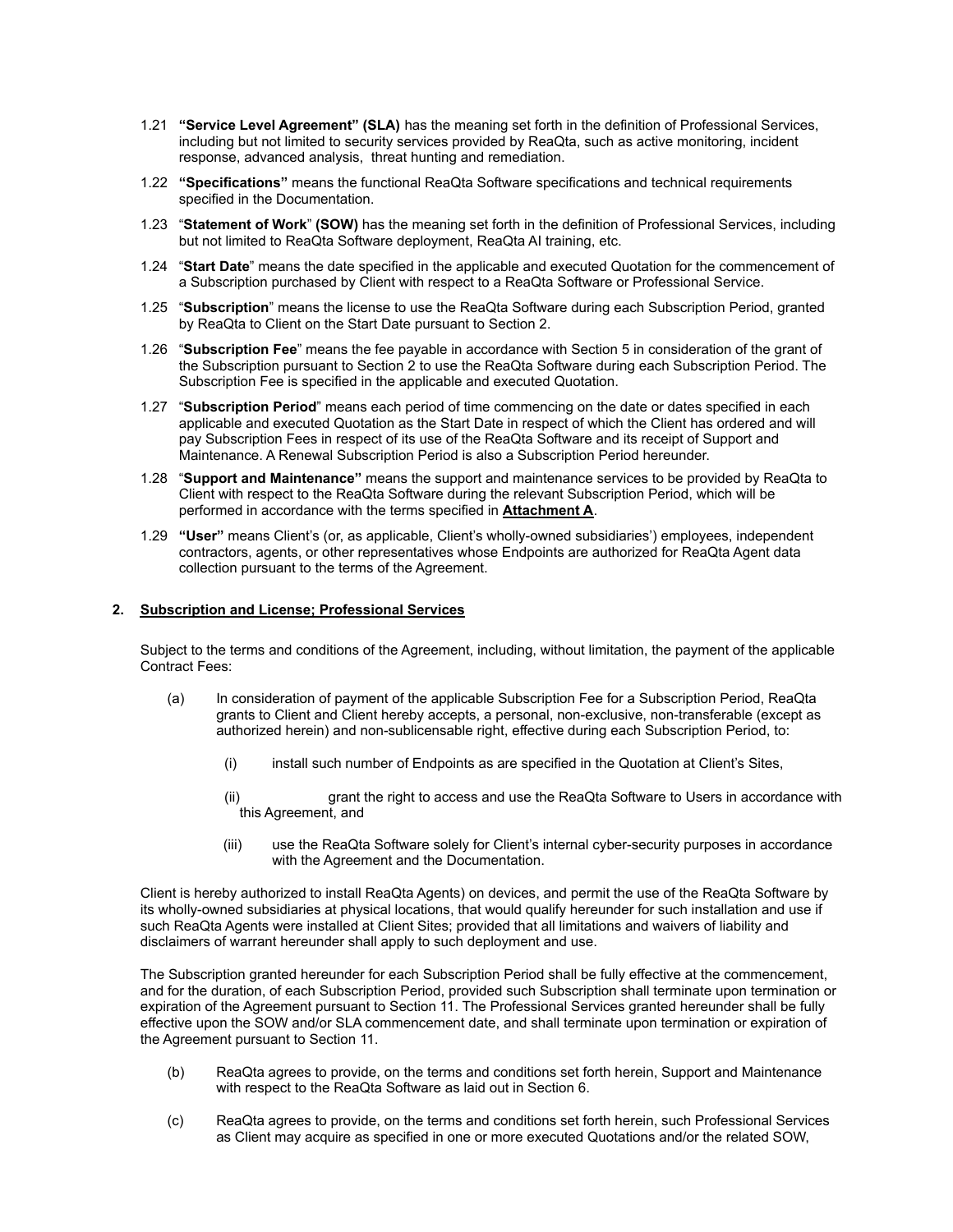and/or SLA.

## **3. Restrictions**

3.1 Except as otherwise specifically authorized by the Agreement, Client will not: (i) copy, modify, sublicense, sell, distribute, transfer, tamper with, reverse engineer, disassemble or decompile the ReaQta Package or any part thereof or otherwise attempt to derive or obtain the source code of the ReaQta Software or any part thereof; (ii) modify, improve or make derivative works incorporating the ReaQta Software or any part thereof, nor use the ReaQta Software or any part thereof as part of a service bureau to any third party or to provide commercial, rental or sharing arrangements for the benefit of any third party; (iii) remove and/or alter any copyright notices, trademark, logo or other proprietary or restrictive notice (hereinafter, collectively "**Proprietary Notices**") or legend affixed to, contained or included in, the ReaQta Package and Client will reproduce and copy all such Proprietary Notices on all copies of the ReaQta Package or any part thereof, made pursuant and subject to the terms of the Agreement; and/or (iv) disclose the results of any testing or benchmarking of the ReaQta Software to any third party. (v)use any feature of the ReaQta Package for any purpose other than in the performance of, and in accordance with, this Agreement

3.2 In making use of the ReaQta Software, Client and its authorized Users shall comply with all applicable laws, including data protection and privacy laws and Export Controls and Economic Sanctions Laws. Client shall cooperate as reasonably requested by ReaQta in confirming such compliance by Client and its authorized Users.

3.3 Clients shall not use the ReaQta Software in any ultra-hazardous environments, including any application that involves risk of death, personal injury, or severe property or environmental damage, or in any life support applications, devices.

# **4. Title**

All title, right and interest in and to the ReaQta Software and developments and derivatives thereof, the related Documentation, Specifications and the ReaQta's Confidential Information, including all intellectual property rights pertaining thereto, are owned exclusively by ReaQta. Nothing in the Agreement shall constitute a waiver of ReaQta's rights under any law, or be in any way construed or interpreted as such.

# **5. Quotations, Contract Fees, Payment Terms, Taxes and Late Payments**

5.1 In respect of each component of the ReaQta Software that the Client wishes to license and/or Support and Maintenance and/or Professional Services that Client wishes to purchase during the Subscription Period, ReaQta or Authorized Partner, as applicable, will issue to Client a Quotation (which may consist of separate Quotations for individual products and services to be covered under the Agreement),

Unless otherwise specified in the related Quotation (i) the initial Subscription Period ending on the Subscription End Date stated in the applicable Quotation unless the Agreement is terminated in accordance with the terms herein, as specified in Section 12.

Upon confirmation by the Parties of the terms set forth in a Quotation, such Quotation shall be duly executed, physically or by electronic means acceptable to ReaQta, by each respective Party and such Quotation, together with these General Terms and Conditions and other documents, as applicable, specified in the definition of Agreement hereunder, shall constitute the Agreement as of the Start Date stated in such Quotation.

Each Quotation will expressly incorporate by reference the General Terms and Conditions.

5.2 The Client will pay the applicable Subscription Fees and other Contract Fees for the ReaQta Software covered under the Agreement pursuant to the following payment terms:

(a) ReaQta or Partner, as applicable, will issue Client one or more invoices (referencing the Client Quotation Number) for all amounts due under the Agreement. The full amount of the Subscription Fees and other Contract Fees provided for hereunder is acknowledged as fully earned by ReaQta's entrance into the Agreement, as the agreed consideration for the grant of the Subscription, even if a Subscription Fee or other Contract Fee is specified as payable in installments during a Subscription Period or pursuant to separate invoices, and such installment payment methodology and separate invoicing is only for the convenience of Client.

(b) Payment of invoices received by Client from Partner shall be in accordance with the terms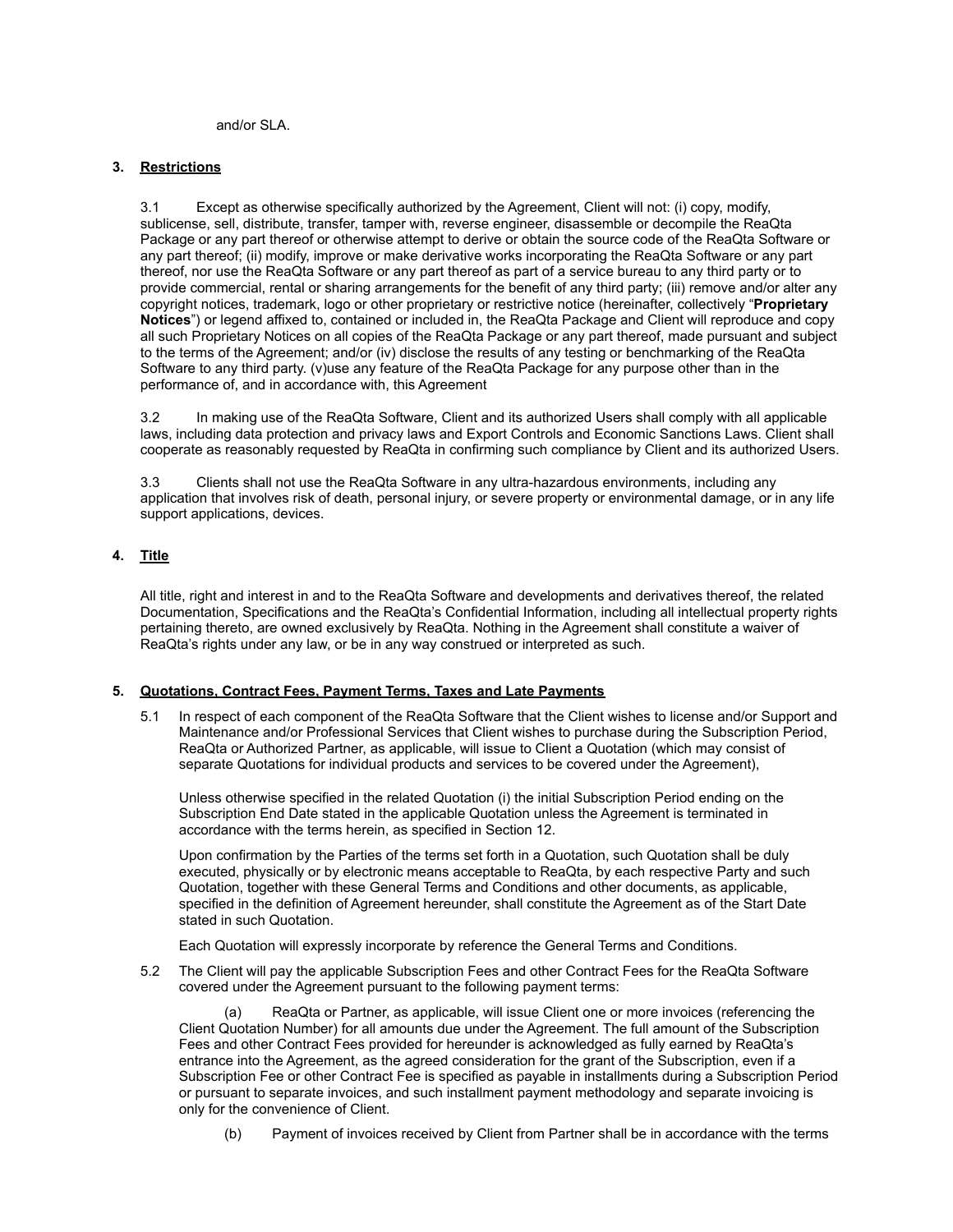of Partner's agreements with Client and the instructions set forth by Partner in its invoice. Unless otherwise specified in the applicable Quotation, Client will pay to ReaQta, or to its order, invoices received from ReaQta, net thirty (30) days after the date of the invoice by electronic funds transfer to the payee or payees specified in accordance with the instructions set forth in the invoice to be paid or such other instructions provided to Client by ReaQta from time to time. Client agrees to pay the full amount thereof, without deduction, offset, setoff, counterclaim or reduction, recoupment or other charge. All pre-paid Professional Services shall be used within one (1) year from the date ordered, and any Professional Services not used are forfeited. ReaQta does not give credits or refunds for any prepaid, one-time charges, or other charges already due or paid.

- 5.3 Contract Fees are stated exclusive of all sales, use, excise, value added, withholding and other taxes, and all customs duties and tariffs now or hereafter claimed or imposed by any governmental authority upon the sale or license of the ReaQta Software. Any such charges will be added to the Contract Fees or subsequently invoiced to the Client, with any such tax, duty or tariff collected by ReaQta for submission to the relevant taxing authority. In the event ReaQta is required to pay any such tax, duty or charge, Client will promptly reimburse ReaQta on an after-tax basis. Any taxes or levies based on the income, revenue or profits of the ReaQta will be paid by the ReaQta and will not be reimbursed by or recharged to Client.
- 5.4 All amounts due to ReaQta that are not paid by Client by the due date required by the Agreement will bear interest at the rate of one percent (1%) per month, capped at five percent (5%) per annum of simple interest on the arrears payable on ReaQta's demand, or as otherwise agreed in any authorised ReaQta Partner Agreement, as the case may be. Without limiting any other right or remedy available to ReaQta, in the event that any payment due from Client (including but not limited to Subscription Fee, Professional Services Fees and amounts due upon a determination of underpayment due to installation of Endpoints in excess of the authorized quantity) to ReaQta, or if applicable any amount due from Client to Partner, is more than thirty (30) days late, ReaQta shall have the right to suspend performance under the Agreement, upon ten days' notice to Client and, as applicable, Partner (provided no such notice shall be required if such notice is not permitted under applicable law), until all payments are made current. No discounts for prepayment are authorized hereunder.
- 5.5 All Fees are non-refundable and shall not be subject to any offsets or reductions (except as otherwise specifically provided herein). Client is responsible for providing any applicable tax exemption certificates

#### **6. Support and Maintenance; Professional Services**

- 6.1 ReaQta will use commercially reasonable efforts to provide Client with Support and Maintenance during the Subscription Period pursuant to the terms of Attachment **A**, as may be amended from time to time in accordance with the terms hereof.
- 6.2 In the event Client wishes to receive Professional Services, Professional Services shall be charged in accordance with the agreed upon Professional Services fees specified in the applicable Quotation (the "**Professional Services Fees**"); (i) Client shall reasonably cooperate, at Client's expense, with ReaQta in the performance of the Professional Services and provide ReaQta with (as well as procure for ReaQta the right to access and use), at Client's expense, all information, materials, facilities, assistance, and equipment within its possession that are reasonably requested by ReaQta in performance thereof. (ii) Professional Services will commence on a mutually agreed upon date. Estimates provided for Professional Services performed on a time-and-material basis are estimates only and not a guaranteed time of completion. Professional Services performed on a fixed fee basis are limited to the scope of services stated in the applicable Order.
- 6.3 Prior to commencement of the Professional Services specified in the applicable Quotation, all Contract Fees due for payment by Client prior to the related Start Date, in accordance with the payment terms specified herein and in any Quotation, shall have been paid. Professional Services Fees will be payable as invoiced by ReaQta to Client, and will constitute a part of the Contract Fees payable hereunder. To the extent of any conflict between the General Terms and Conditions included in the Agreement and the SOW and/or SLA, these General Terms and Conditions shall prevail, unless and to the extent that the SOW and/or SLA expressly states otherwise.
- 6.4 ReaQta shall be entitled, at its discretion, to cause any one or more of its subsidiaries or affiliates to perform any Support and Maintenance and/or Professional Services required hereunder, which performance shall be in accordance with and subject to the terms and provisions of the Agreement, and shall be accepted hereunder by Client as though performed by ReaQta.
- 6.5 ReaQta may release patches, bug fixes, updates, upgrades, maintenance and/or service packs ("Updates") for the Software from time to time, which may be necessary to ensure the proper function and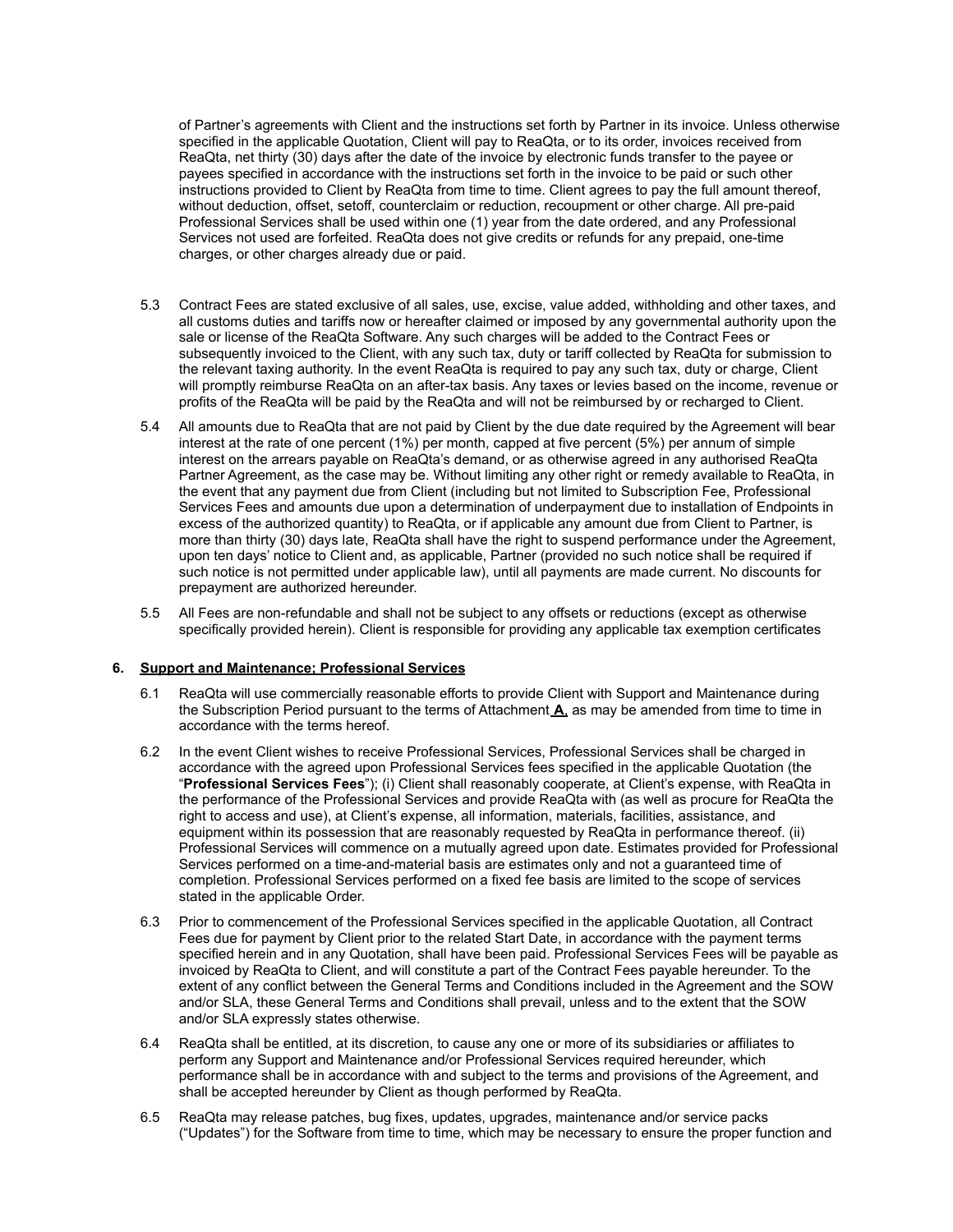security of the Software and Cloud Services. ReaQta is not responsible for performance, security, warranty breaches, support or issues encountered in connection with the Cloud Services or the Software that result from Client's failure to accept and apply Updates within a reasonable timeframe.

## **7. Subscription Compliance Verification; Data Acquisition and Use**

- 7.1 ReaQta reserves the right to access and electronically inspect (which may be conducted by its representatives, including internal or external auditors) Client's ReaQta Software installation, including without limitation, Endpoint installation, and Client's books, documents, facilities, computers, papers and records related to the ReaQta Software and the Agreement, to verify Client's compliance with the provisions of the Agreement and to ensure that Client does not exceed the number of installations of Endpoints which are commensurate with the Subscription Fees paid to ReaQta during the relevant Subscription Period. Client agrees to permit the access contemplated in this Section 7.1. ReaQta will be entitled to exercise its rights under this Section 7.1 once annually during the term of the Agreement upon notice to Client (provided that ReaQta may exercise such rights more often at its discretion, upon notice, while Client is in default under the Agreement), and once annually for a period of five (5) years after expiration or termination of the Agreement. Any inspection will be conducted during Client's normal business hours so as not to unreasonably interfere with Client's business activities. If an inspection reveals that Client has underpaid fees due to ReaQta, ReaQta will invoice Client for such underpaid amounts based on the Subscription Fees and other fees in effect at the time such audit or inspection is completed, plus interest at the rate specified above in Section 5.4, and Client will make prompt payment of such amounts. If such inspection established that Subscription Fees or other Contract Fees have been underpaid then Client will also pay the reasonable expenses associated with such inspection, along with the amount of the underpayment (and interest on such underpayment under Section 5.3).
- 7.2 In addition, Client acknowledges that the ReaQta Agent collects metadata information from each host machine including, but not limited to processes, machine, user, connections, service and file information and sends such information to the ReaQta Software. Upon Client's reasonable request, ReaQta may enable the ReaQta Agent to collect and upload to the ReaQta Software additional data, including but not limited to, files or logs. Notwithstanding any provision of the Agreement to the contrary, ReaQta may use any data collected, provided, or otherwise made available to ReaQta for its internal purposes, including but not limited to developing, delivering and enhancing ReaQta's products and services, and for internal evaluation of threats, system usage, security breaches, intrusions and other similar purposes, provided that such data is in an aggregated and/or other de-identified form. To the extent that ReaQta processes on Client's behalf any Personal Data (as defined in the Privacy Policy, as applicable) collected, provided, or otherwise made available to ReaQta, the terms of the Privacy Policy, which are hereby incorporated by reference, shall apply and the parties agree to comply with such terms. including (i) aggregating and/or de-identifying the Endpoint Data, (iii) developing, analyzing, and improving ReaQta's Offerings, (iii) detecting, researching and evaluating threats, fraudulent activity, security breaches, intrusions and similar purposes and (v) as otherwise permitted by applicable laws. ReaQta shall not disclose or otherwise make available any Endpoint Data to any third party in a form that identifies or is reasonably capable of identifying Client or an authorized User, unless required to comply with applicable law or legal process. As between ReaQta and Client, Reaqta owns the de-identified Endpoint Data. Client represents and warrants that it owns, or otherwise has all the rights to all information and Client Data processed as part of the Offering pursuant to this Agreement.

## **8. Data Privacy and Security**

- 8.1 ReaQta will take reasonable and appropriate technical and organizational measures designed to protect Client Data against unauthorized access, accidental loss or damage, unauthorized destruction and the introduction of viruses, Trojan Horses, worms and other malicious code. The security measure provided by ReaQta shall be in accordance with ReaQta's information security policies specified on the Policies page and good industry practices relating to protection of the type of data typically collected or processed by ReaQta.
- 8.2 To the extent that ReaQta processes any Client Personal Data (as defined in the Privacy Policy, as applicable) collected, provided, or otherwise made available to ReaQta, the terms of the Privacy Policy, which are hereby incorporated by reference, shall apply and the parties agree to comply with such terms. To the extent, if any, that Client Data includes personal data, Client shall act as the data controller for any and all personal data. ReaQta shall act as the data processor on behalf of Client with respect to such personal data and shall carry out the reasonable instructions of Client with regard to the collection, processing and protection of such personal data in accordance with this Agreement. Client hereby consents to ReaQta's processing of Client Data, including personal data, for the purposes of carrying out its obligations under this Agreement, and for other lawful purposes in accordance with applicable laws and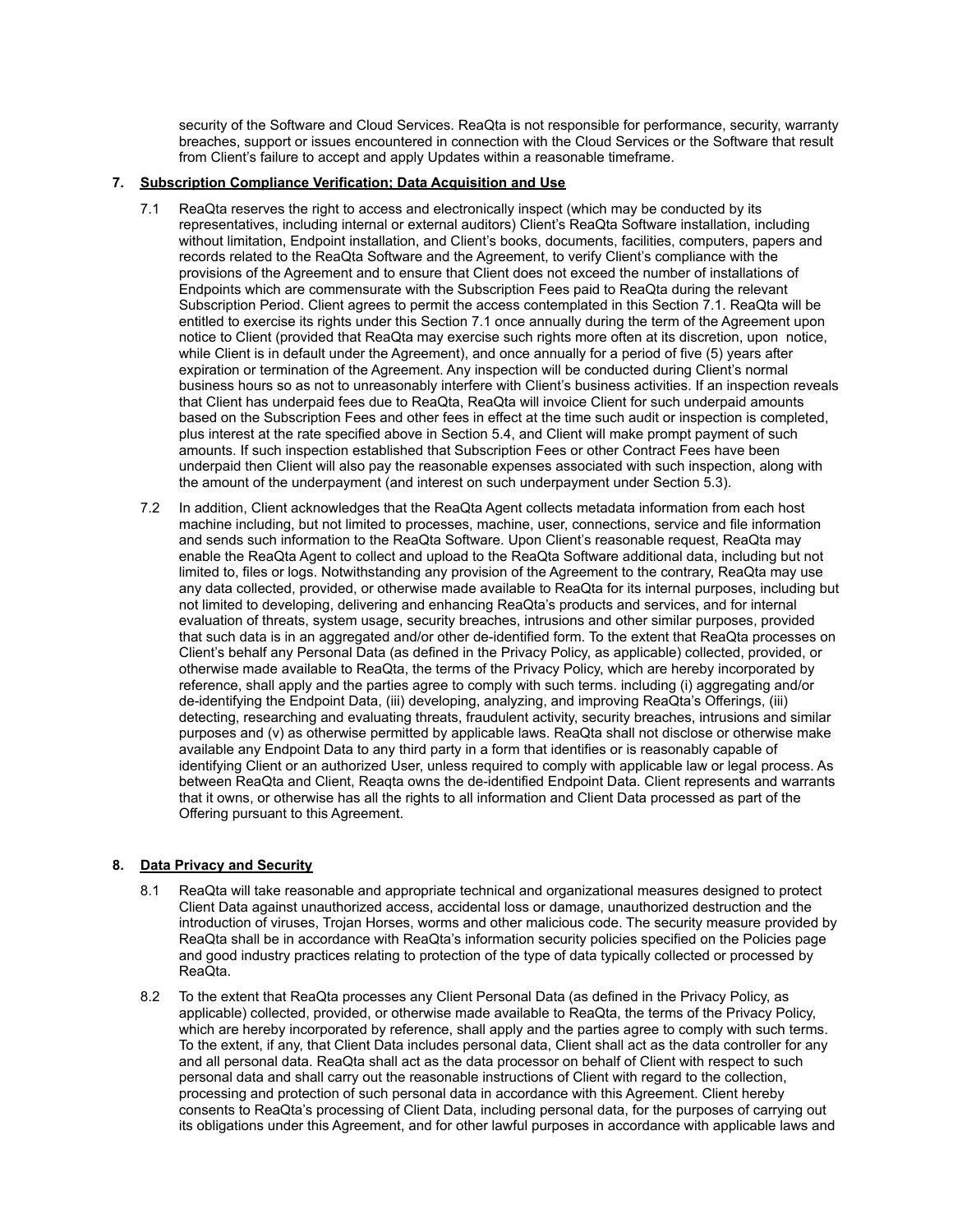regulations. Client is responsible for obtaining any required consents from individual data subjects relating to the use of the Offerings.

8.3 ReaQta's Data Processing Addendum (DPA) and applicable DPA Exhibit(s) apply to personal data contained in Content, if and to the extent: i) European General Data Protection Regulation (EU/2016/679) (GDPR); or ii) other data protection laws apply. The DPA is located at: <https://reaqta.com/legal/dpa.pdf>

## **9. Confidential Information**

- 9.1 "Confidential Information" means, any information, data or knowledge of any kind and in any form and however disclosed, presented or displayed, by a Party hereto and/or any of its Affiliates ("Disclosing Party") to the other Party (the "Receiving Party") and which is not generally available to the public, including products and services (and any related documentation), computer programs, business information, trade-secrets, methodology, know-how, marketing and other commercial/financial knowledge, techniques, specifications, plans and other proprietary information. Confidential Information shall not include information which the Receiving Party can demonstrate (a) is in or comes into the public domain without fault on the part of the Receiving Party; (b) was lawfully known to it prior to its disclosure by the Disclosing Party; (c) is disclosed to the Receiving Party by a third party without breaching of any duty of confidentiality; (d) was independently developed without reference to the Confidential Information; (e) is made available to third parties by the Disclosing Party without restriction on the disclosure of such information; or (f) is approved by the Disclosing Party for release in writing.
- 9.2 The Receiving Party will maintain the Confidential Information received from the Disclosing Party in strict confidence and will use at least the same degree of care and discretion as it uses to protect the confidentiality of its own confidential information of similar nature but not less than a reasonable degree of care. Except as expressly authorized hereunder, the Receiving Party will not disclose or use or allow others to disclose or use the Confidential Information without the prior written consent of the Disclosing Party. The Receiving Party shall only use the Confidential Information for the purposes of this Agreement ("Purpose") and only disclose the Confidential Information to its directors, officers, employees and any other person that the Disclosing Party has authorized the receiving Party to disclose the Confidential Information to ("Representatives") who need to have access to same for the Purpose, provided that each of the Representatives to whom the Confidential Information is disclosed is bound by confidentiality obligations no less restrictive than those contained herein and the Receiving Party agrees to enforce any such undertaking. Notwithstanding the above, the Receiving Party acknowledges that it will be responsible for any breach of any of the provisions of this Agreement by any of its Representatives, including after termination of their employment or engagement, as the case may be. If the Receiving Party or any of its Representatives receives a request or order for disclosure of Confidential Information from any court, tribunal, government department or agency or other official body, or if the Receiving Party believes disclosure is otherwise required under applicable law, if legally permissible, it shall promptly notify the Disclosing Party and shall cooperate with the Disclosing Party (at the Disclosing Party's expense) in seeking a protective order or other appropriate remedy. If the receiving Party or any of its Representatives is legally compelled to disclose Confidential Information, it may disclose only the minimal amount legally required to be disclosed. The Receiving Party shall notify the Disclosing Party immediately in writing upon becoming aware that any Confidential Information has been disclosed to an unauthorized third party and assist the Disclosing Party in remedying such unauthorized disclosure. Client may from time to time provide suggestions, comments or other feedback ("Feedback") with respect to the Offerings or ReaQta Data. Client agrees that all Feedback is given voluntarily and that ReaQta owns all right, title and interest in and to such Feedback.

#### **10. Warranties and Disclaimer**

- 10.1 ReaQta warrants only that during the Subscription Period, the ReaQta Software will perform, in all material respects, in accordance with the Specifications. Client's exclusive remedy and ReaQta's entire liability under this limited warranty will be, as determined by ReaQta, for ReaQta to to repair or replace the non-conforming component of an Offering so that the non-conforming component of the Offering performs, in all material respects, in accordance with the Specifications.or in a case where ReaQta is unable to do so, to reimburse Client on a pro-rata basis, in the form of credits when purchasing ReaQta Software in the future, the Subscription Fees for the grant of the license to the ReaQta Software hereunder for the applicable Subscription Period paid in respect of the non-conforming component of the ReaQta Software, which payment, if elected by ReaQta, shall be Client's sole and exclusive remedy and ReaQta's sole and exclusive liability with respect to such non-conforming services.
- 10.2 ReaQta warrants that it provides Cloud and other Services using commercially reasonable care and skill in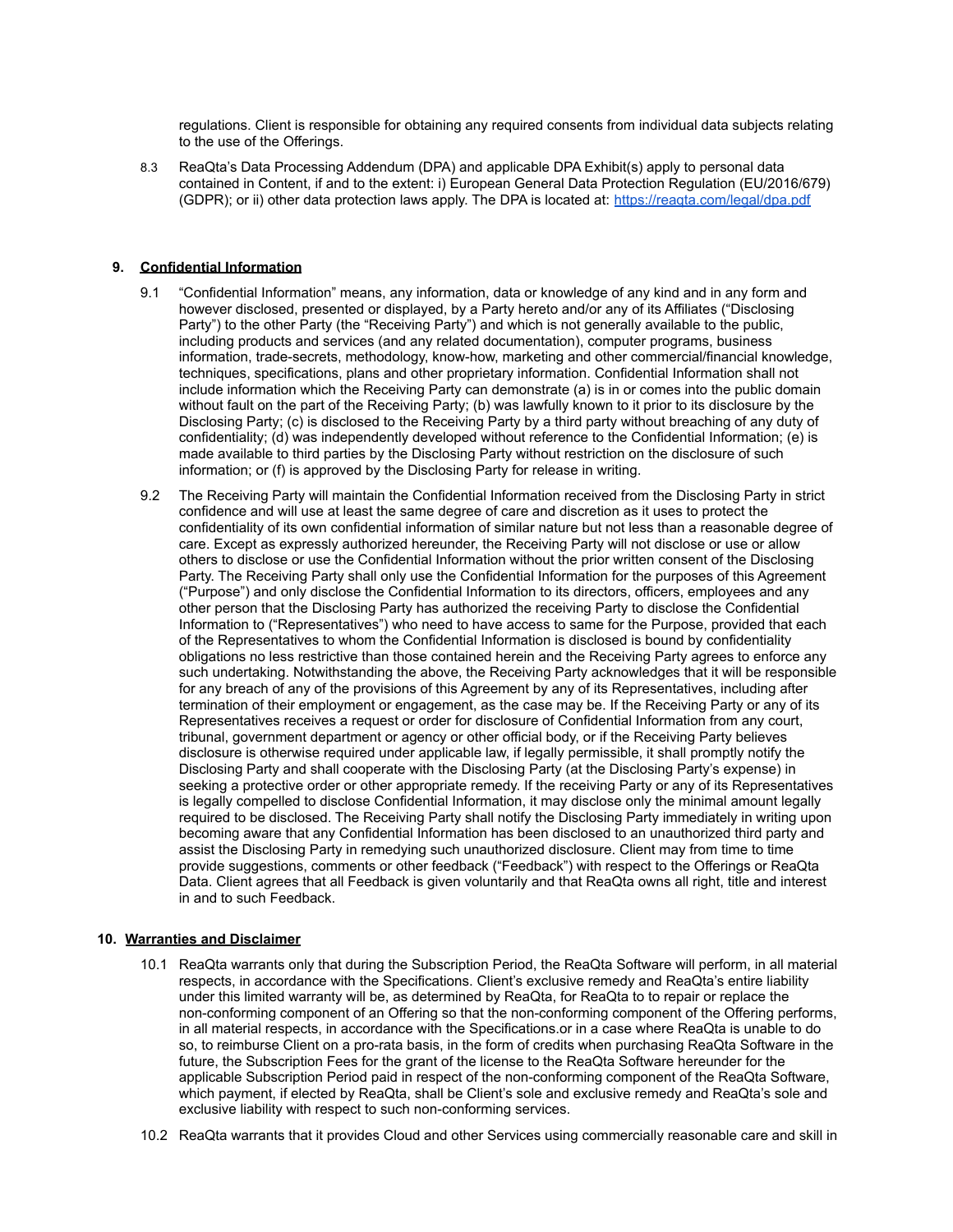accordance with the applicable Attachment or TD, including any completion criteria, and that Project Materials will comply with the Attachment or TD at the time of delivery. The warranty for a Service ends when the Service ends. Clients must notify ReaQta of any warranty claims within thirty (30) days from the date performed. Client's sole and exclusive remedy and ReaQta's entire liability for its breach of this warranty will be for ReaQta, at its option and expense, to use commercially reasonable efforts to re-perform the non-conforming Services, or refund a portion of the pre-paid Fees attributable to the non-conforming Services.

- 10.3 ReaQta warrants that to the best of ReaQta's knowledge, the Software does not violate any third party's patents or copyrights in effect as of the Effective Date hereof.
- 10.4 The warranties specified in Section 10.1 and 10.2 above do not cover liability or repair for damages, malfunctions, or service failures which are caused by (i) actions in respect of the ReaQta Software by any non-ReaQta personnel which were not approved by ReaQta, (ii) alteration or repair to or modification of the ReaQta Software, without ReaQta's prior written approval, (iii) the combination or integration of the ReaQta Software with other products, including but not limited to any systems of the Client, other than in accordance with Specifications, (iv) failure of Client to install the latest version of ReaQta Software, (v) failure to follow ReaQta's installation, operation, or maintenance instructions, (vi) use of the ReaQta Software in violation of the Specifications or ReaQta's instructions or subjection of the ReaQta Software to misuse, neglect, accident or abuse, (vii) negligence or willful misconduct by Client or Users
- 10.5 Client may access a Cloud Service only to the extent of authorizations acquired by Client. Client is responsible for use of Cloud Services by any user who accesses the Cloud Service with Client's account credentials. A Cloud Service may not be used in any jurisdiction for unlawful, obscene, offensive or fraudulent Content or activity, such as advocating or causing harm, interfering with or violating the integrity or security of a network or system, evading filters, sending unsolicited, abusive or deceptive messages, viruses or harmful code, or violating third party rights. In addition, Client may not use Cloud Services if failure of the Cloud Service could lead to death, bodily injury, or property or environmental damage. Client may not: i) reverse engineer any portion of the Cloud Services; ii) assign or resell direct access to a Cloud Service to a third party outside Client's Enterprise; or iii) combine Cloud Services with Client's value add to create a commercially available Client branded solution that Client markets to its end user customers unless otherwise agreed..
- 10.6 CLIENT ACKNOWLEDGES, UNDERSTANDS, AND AGREES THAT REAQTA DOES NOT GUARANTEE OR WARRANT THAT IT WILL FIND, LOCATE, OR DISCOVER ALL OF CLIENT'S OR ITS AFFILIATES' SYSTEM THREATS, VULNERABILITIES, MALWARE, AND MALICIOUS SOFTWARE, AND CLIENT AND ITS AFFILIATES WILL NOT HOLD REAQTA RESPONSIBLE THEREFOR.
- 10.7 CLIENT UNDERSTANDS THAT REAQTA DOES NOT AND CANNOT CONTROL THE FLOW OF DATA TO OR FROM REAQTA'S NETWORK AND OTHER PORTIONS OF THE INTERNET, AND ACCORDINGLY REAQTA DISCLAIMS ANY AND ALL WARRANTIES AND LIABILITIES RESULTING FROM OR RELATED TO A FAILURE IN THE PERFORMANCE OF INTERNET SERVICES PROVIDED OR CONTROLLED BY A THIRD PARTY OTHER THAN ANY CONTRACTOR OR AGENT OF REAQTA HEREUNDER. CLIENT UNDERSTANDS AND AGREES THAT REAQTA DOES NOT GUARANTEE OR WARRANT THAT IT WILL FIND, LOCATE, DISCOVER OR REMEDIATE ALL OF CLIENT'S OR ITS AFFILIATES' SYSTEM THREATS, VULNERABILITIES, MALWARE, AND MALICIOUS SOFTWARE, AND CLIENT AND ITS AFFILIATES WILL NOT HOLD REAQTA RESPONSIBLE THEREFOR. THE EXPRESS WARRANTIES SET FORTH IN THIS SECTION 10 CONSTITUTE THE ONLY WARRANTIES WITH RESPECT TO THE OFFERINGS. REAQTA MAKES AND CLIENT RECEIVES NO OTHER REPRESENTATION OR WARRANTY OF ANY KIND, WHETHER EXPRESS, IMPLIED OR STATUTORY WITH RESPECT TO THE OFFERINGS. REAQTA EXPRESSLY DISCLAIMS ANY AND ALL PROMISES, REPRESENTATIONS AND WARRANTIES, EXPRESS, IMPLIED OR STATUTORY, INCLUDING WITHOUT LIMITATION, WARRANTIES OF NON-INFRINGEMENT, TITLE, MERCHANTABILITY, FITNESS FOR A PARTICULAR PURPOSE, ERROR FREE OPERATION OR NON-INTRUSION DUE TO HACKING OR OTHER SIMILAR MEANS OF UNAUTHORIZED ACCESS, TO THE FULLEST EXTENT PERMITTED BY APPLICABLE LAW.

# 11. **Term and Termination**

11.1 The Term of this License is for the period of time set forth in the applicable Order during which: (i) Customer is authorized by ReaQta to access and use the Product or Product-Related Service, or (ii) Professional Services may be performed. ("Subscription/ Order Term"). At the end of the Subscription/ Order Term, User/s agree to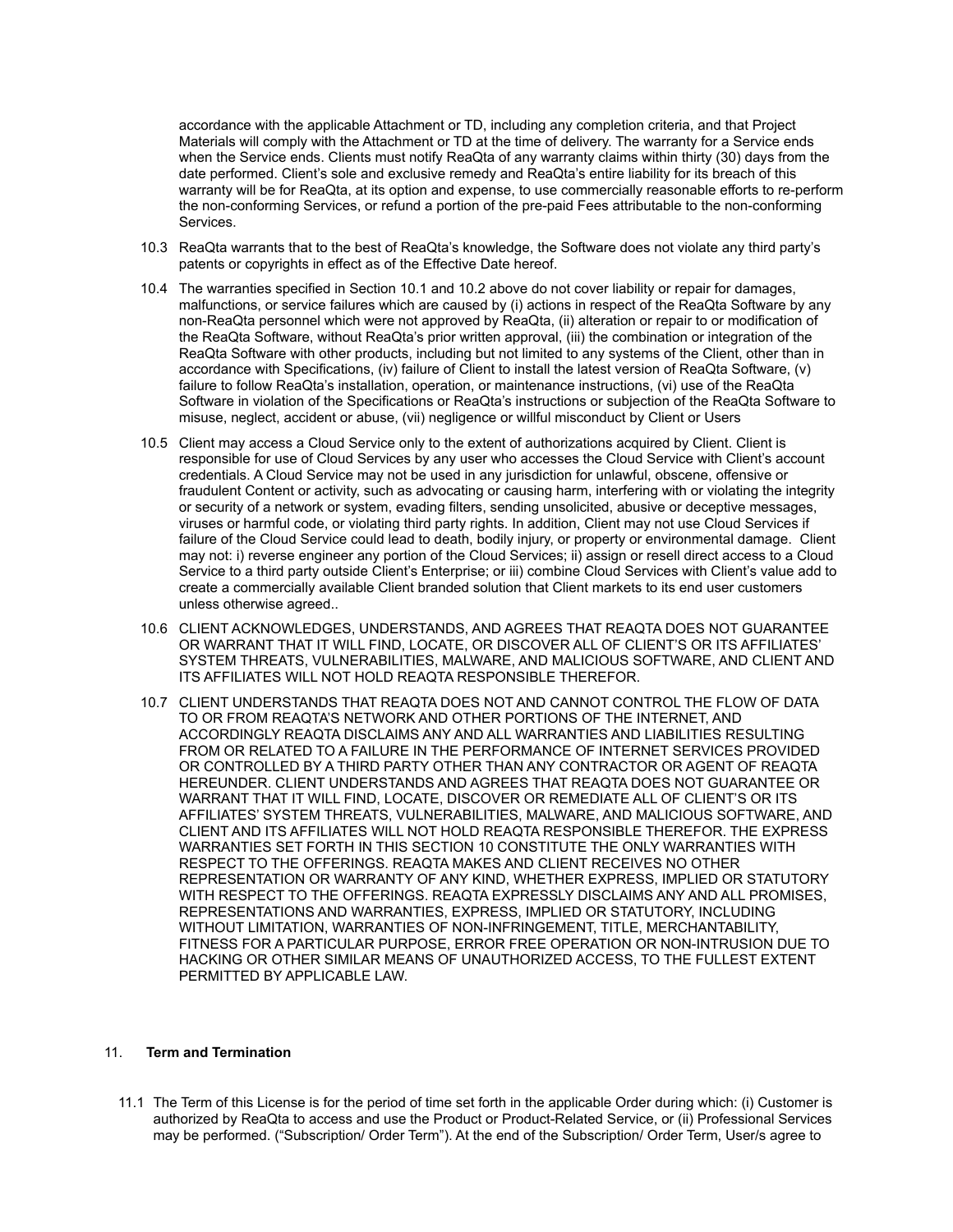completely de-install and destroy or permanently erase all copy/ies of the ReaQta Software within fifteen (15) days of termination or expiration. Following expiry of the Subscription/Order Term, some features and functionality of the ReaQta Software may cease to function or the ReaQta Software may cease to function altogether. Notwithstanding the above, this Agreement shall automatically terminate if User/s fail to comply with any of its terms, both during and following the Subscription/Order Term of the Agreement, without prejudice to the rights of ReaQta to compensation for damages in terms of the applicable law. Immediately upon such termination, any license granted hereunder shall terminate and User/s shall immediately return to ReaQta or completely destroy all Copies of the ReaQta Software in User/s possession. The terms of this Agreement which are intended to survive expiration or termination shall remain in effect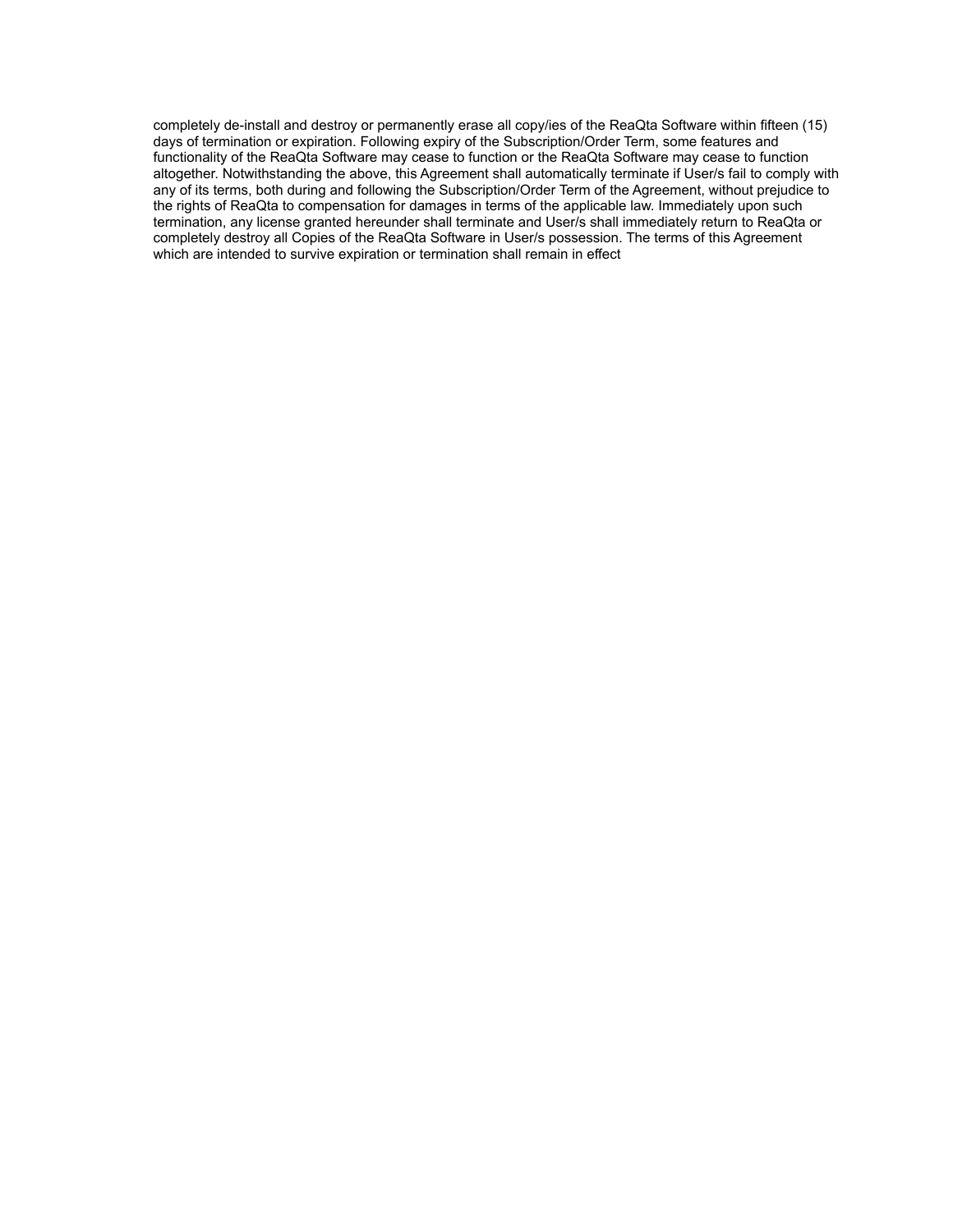

#### **Attachment A – ReaQta Support and Maintenance**

## **1. General**

"**Business Day**" or "**business day**" means a day (8.00am to 6.00pm) from Monday through Friday that is not a EU national holiday, state holiday or official EU bank holiday.

*"***Error***"* means any failure of the ReaQta Software to conform in any material respect to the Specifications.

*"***Error Correction***"* means either a modification or addition that, when made or added to the ReaQta Software, brings the ReaQta Software into material conformity with the Specifications, or a procedure or routine that, when observed in the regular operation of the ReaQta Software, avoids the practical adverse effect of such nonconformity.

"**Ticket**" means an interaction with a ReaQta support representative.

"**Workaround**" means a temporary corrective action to restore the applicable ReaQta Software to operation or to diminish or avoid the effect of the Error; provided that such Workaround will not materially impact the normal operational status of Client.

Capitalized terms used and not defined herein will bear the definitions assigned thereto in the License and Services Agreement – General Terms and Conditions to which this **Attachment A** is attached.

## **2. Scope of Support**

Subject to payment of the relevant Subscription Fees under the Quotation, during any Subscription Period ReaQta will provide the following support for the ReaQta Software for five named Client contacts:

*Error Correction.* ReaQta will use commercially reasonable diligence to correct verifiable and reproducible Errors reported to ReaQta in accordance with ReaQta's standard reporting procedures as will be in effect and notified from time to time. The Error Correction, when completed, may be provided in the form of a Workaround, consisting of sufficient programming and operating instructions to implement the Error Correction.

*E-mail Support.* ReaQta will maintain an e-mail response system that permits Client to report problems and seek assistance in use of the ReaQta Software via e-mail. Email support is currently only available to named contacts that wish to open a Ticket via support@reagta.com. ReaQta's support representatives will respond to these questions on a commercially reasonable efforts basis, available on business days, that permits Client to report Errors and seek assistance in the use and functionality of the ReaQta Software.

*Updates.* ReaQta may, from time to time, issue updates of the ReaQta Software containing Error Corrections or other improvements. ReaQta will provide reasonable indications to assist Client's installation and operation of each new update. Because updates may be cumulative, an update may only be useful if Client has obtained and installed all prior applicable updates.

ReaQta will use commercially reasonable diligence to enforce a system of response-time standards, based on severity of Tickets/Errors as follows:

| <b>Severity Level</b> | <b>Description</b>                                                                                                                                                                 |  |  |
|-----------------------|------------------------------------------------------------------------------------------------------------------------------------------------------------------------------------|--|--|
| 1 - Critical          | ReaQta Software is down or there is a critical impact on Client's business operation due<br>to Error(s) in the ReaQta Software                                                     |  |  |
| 2 - Serious           | Use of the ReaQta Software is severely degraded or significant aspects of Client's<br>business operations are being negatively impacted by the Error(s) in the ReaQta<br>Software. |  |  |
| 3 - Low Impact        | Error or loss of functionality in the ReaQta Software that results in a minor impact to<br>Client's business operation                                                             |  |  |
| 4 - Informational     | No ReaQta Software Error. Client requires assistance with regard to the ReaQta<br>Software's<br>technology, product capabilities, installation and configuration.                  |  |  |